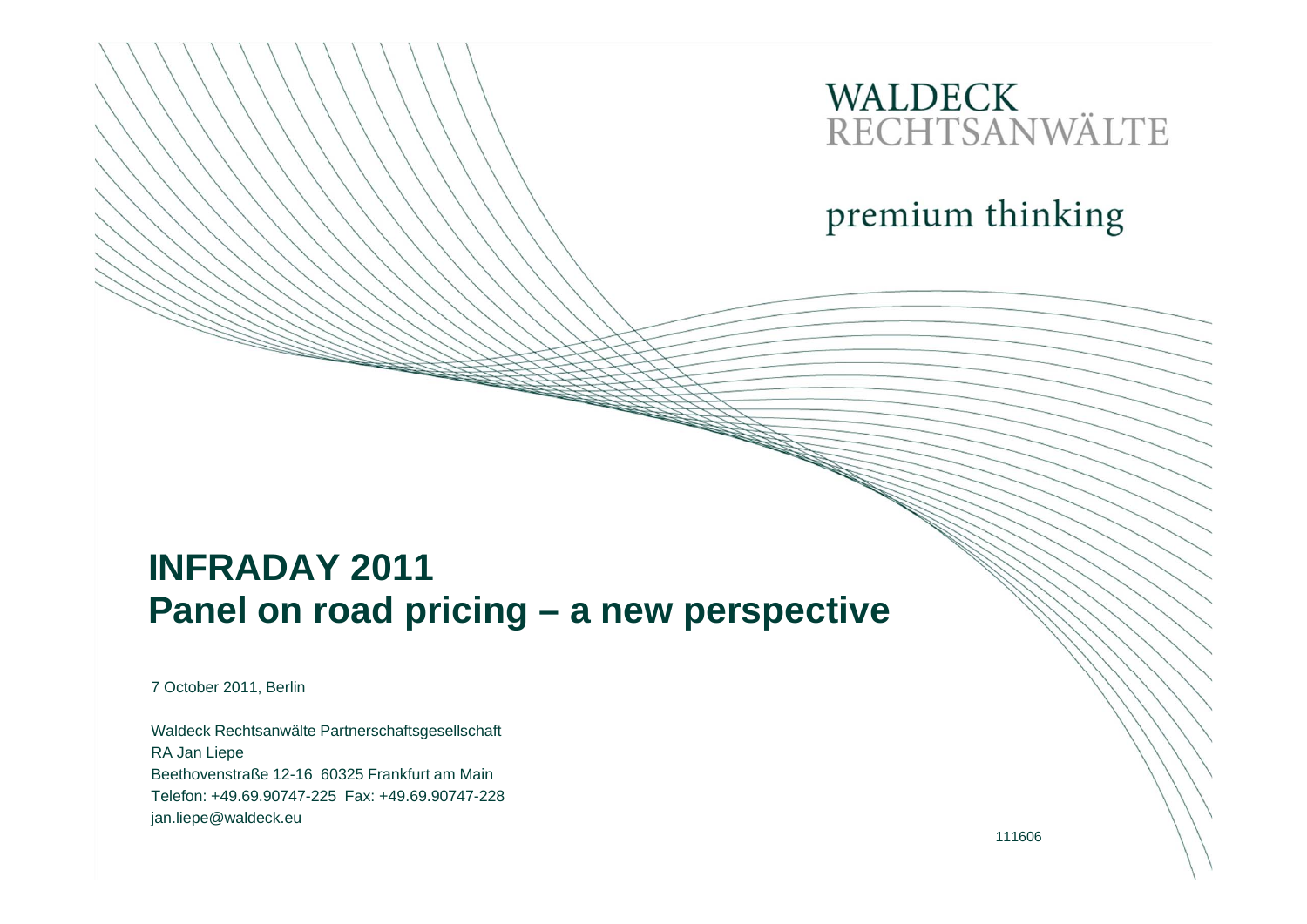### **HGV charging affects three vital EU policy areas**



WALDECK<br>RECHTSANWÄLTE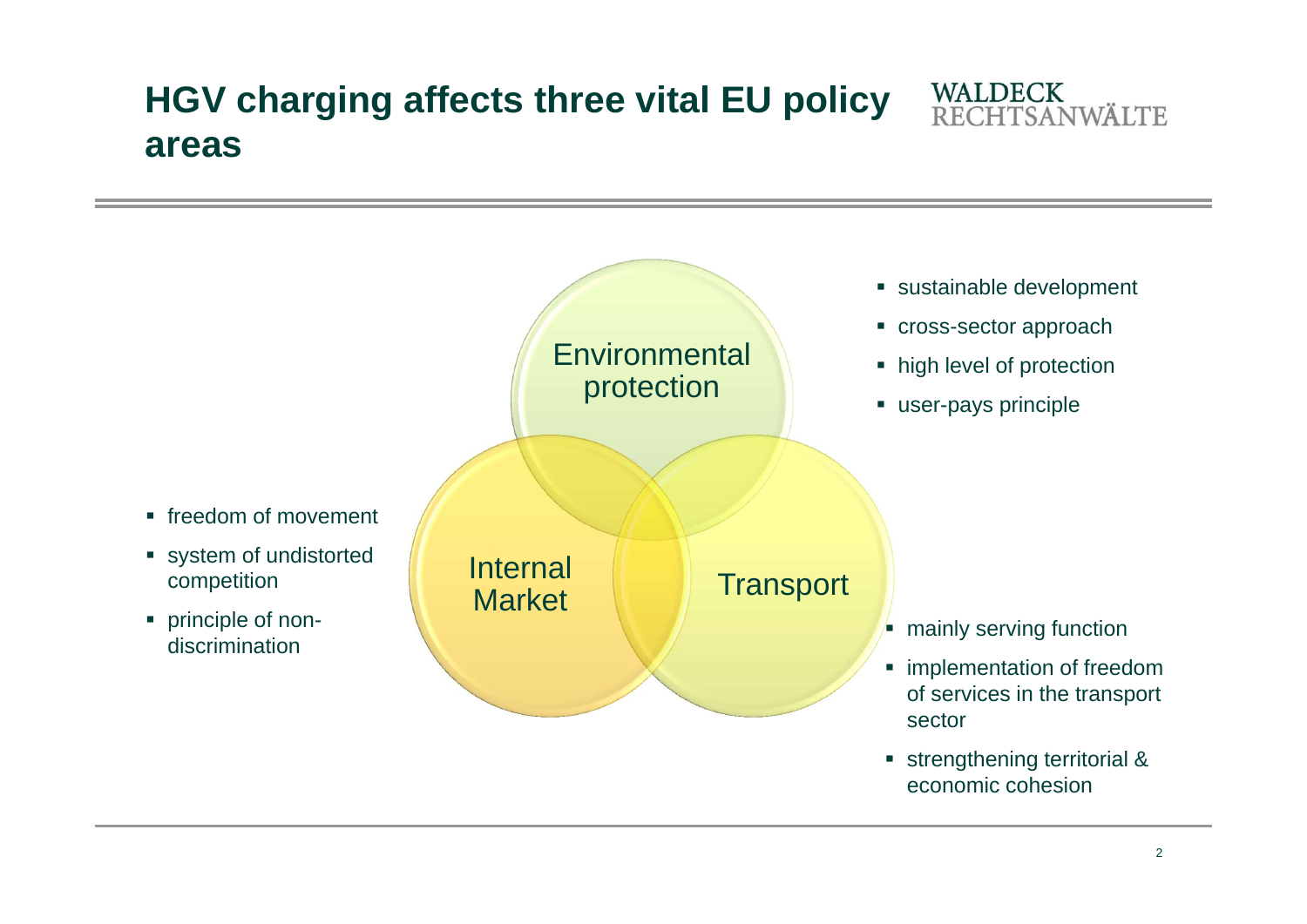### **Key features of the Eurovignette-Directive 1999/62/EC**

core elements application to HGVs of over 3,5 tonnes limitation to trans-European road network choice between distance-based **tolls**  and time-based **user charges** (vignettes) tolls may only be varied within the limits of infrastructure cost-cap mark-up in mountainous areasdomestic and foreign users must be treated alikeharmonisation of levy systems

WALDECK<br>RECHTSANWÄLTE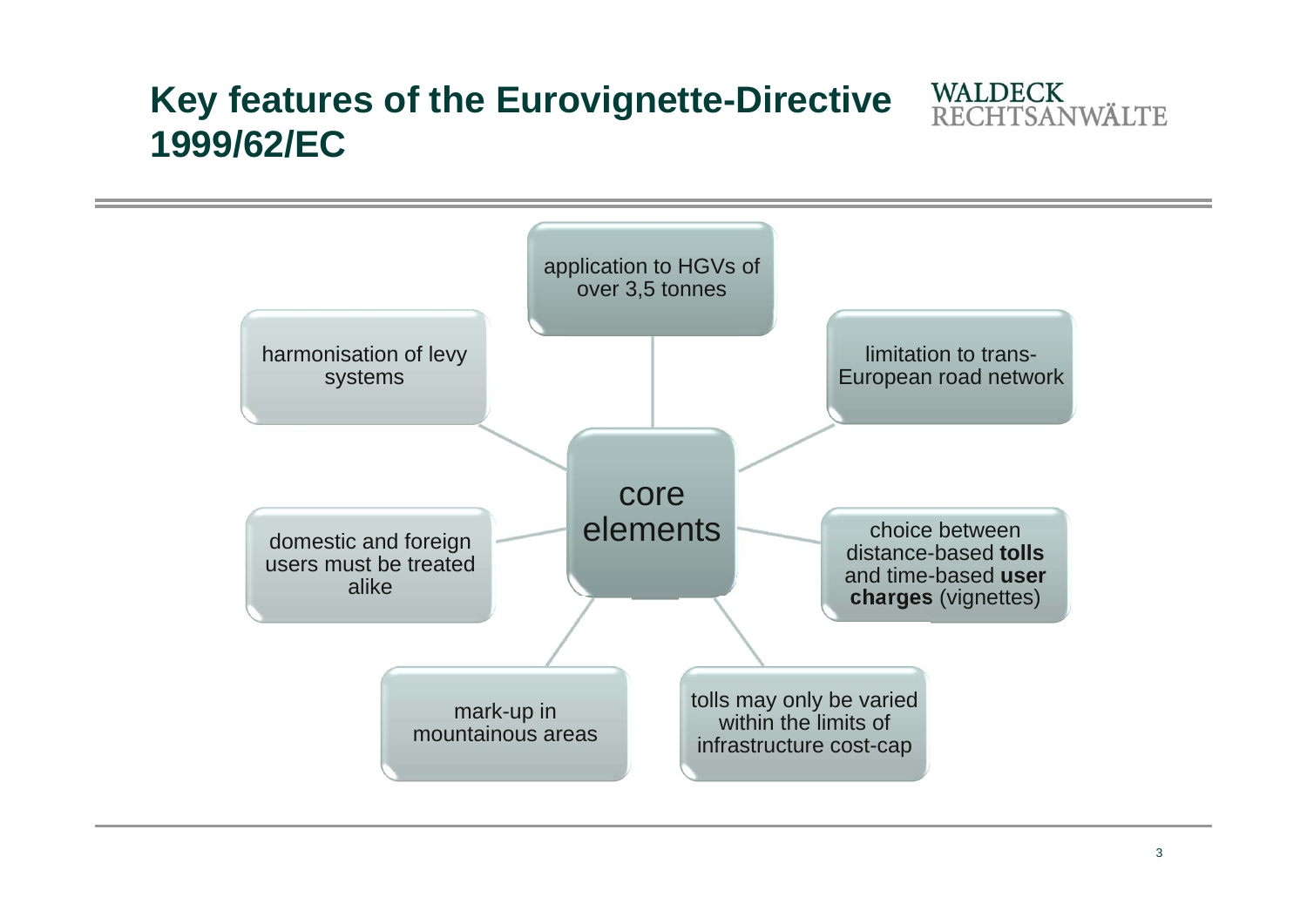## **Shortcomings of the present system**

#### **WALDECK RECHTSANWÄLTE**





 Current levy-system **fails** to **send right price signals** to induce environment-friendly behaviour and **sustainable transport** 

 In most cases road **users** are all **treated alike**, irrespective of the pollution or congestion they cause

**3**

Tolls are limited to the recovery of infrastructure costs, any variations must respect the "infrastructure cost-cap"



Restriction to the trans-European road network bears risks of **inconsistent pricing structures** and **detour effects** of international transport



Failing to enable more efficient and greener road pricing triggers uncoordinated unilateral measures potentially **disrupting supply chains** and **creating disproportionate obstacles** to the **freedom of movement**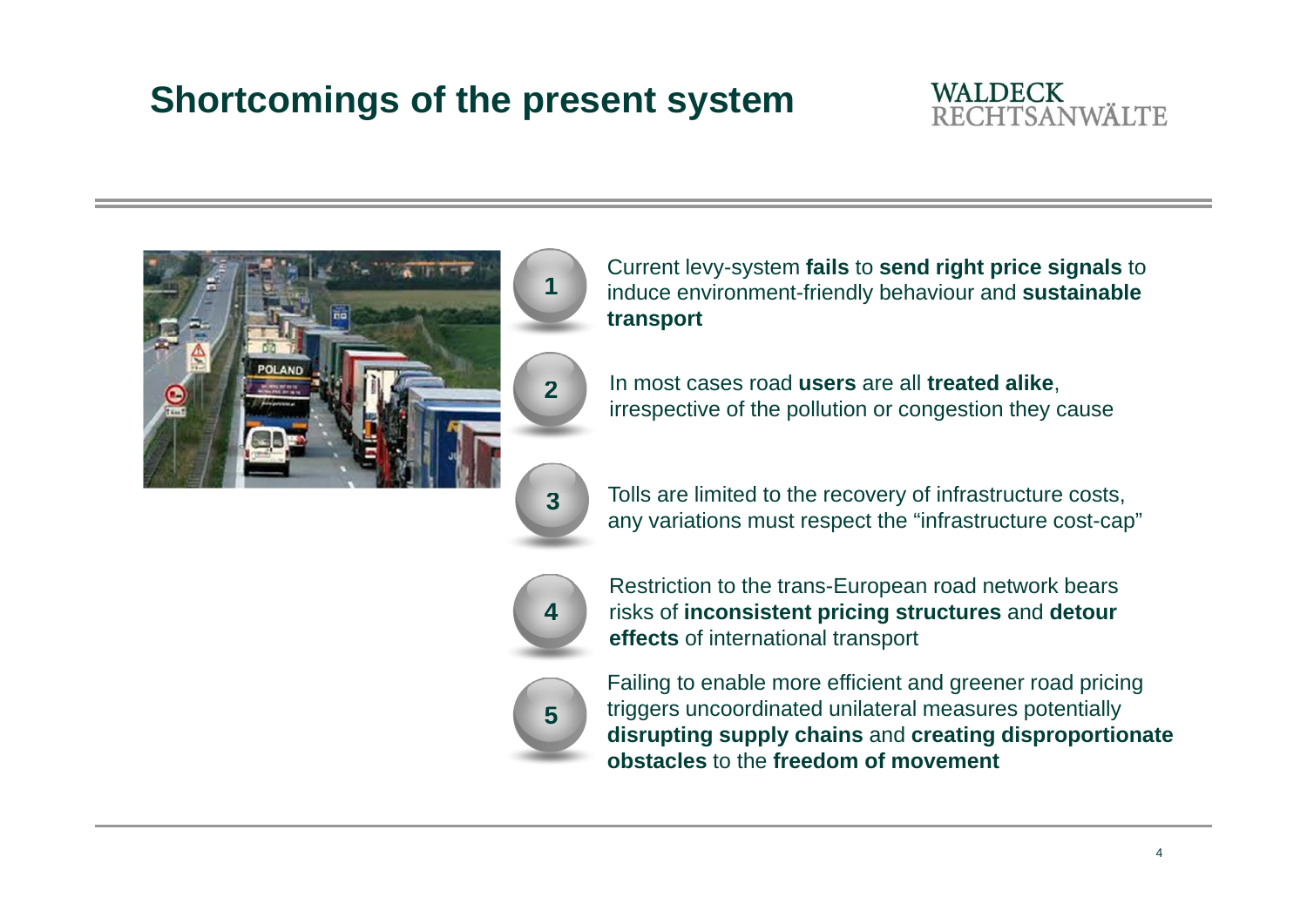### **Key features of the revised Eurovignette-Directive 2011**

**1**



Tailored strategy on the internalisation of external costs of the road haulage sector





 **Tolling** as the **instrument of choice** to internalise detrimental external effects of HGV traffic

Internalisation of external costs of **local air** and **noise pollution** by way of an **external-cost charge** in addition to the levying of infrastructure charges

Detrimental effects of **congestion** may only be reflected as a variations of the infrastructure charge (**infrastructure cost-cap** and **maximum flexibility thresholds apply**)

 **Common methodology** and **upper ceilings** for the **calculation** of external cost-charges to **avoid distortions of competition** and **undue overcharging of hauliers** 



 **scope extended** beyond trans-European road network to **all classified motorways**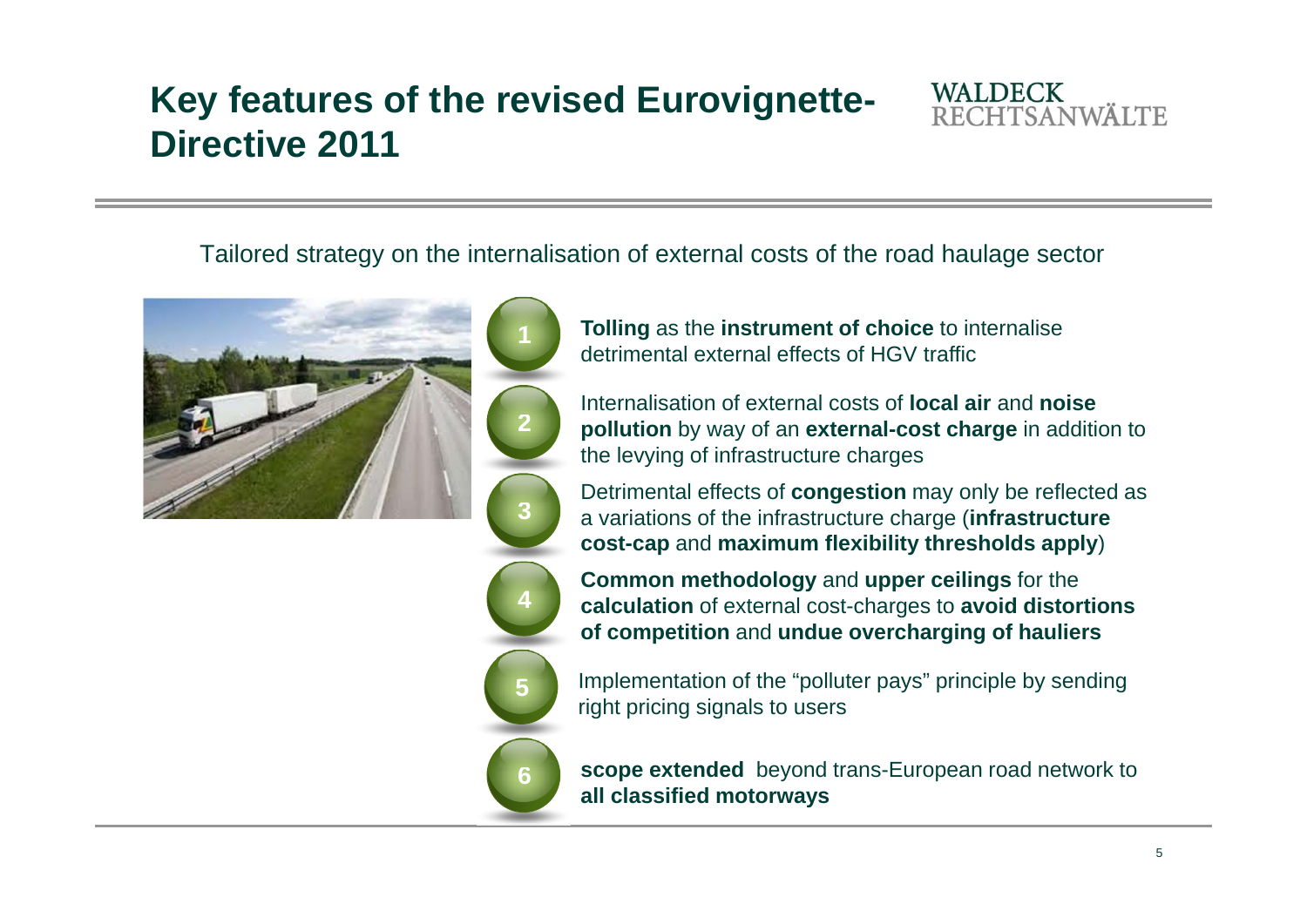## **Functioning of the new differentiated tolling system**



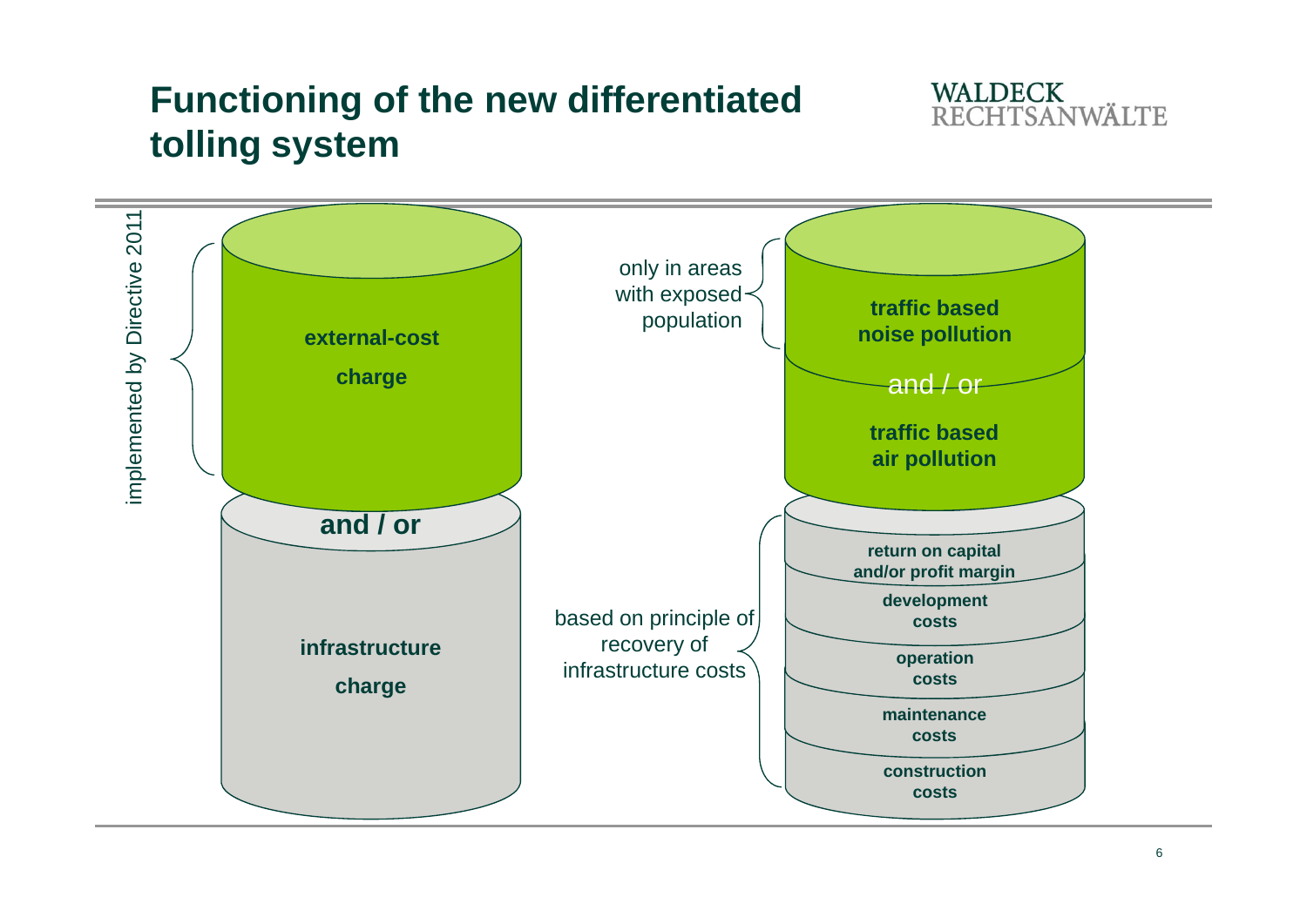#### **Conversely, congestion costs may only be reflected within the infrastructure cost regime**



maximum **175%-flexibility threshold**

**WALDECK** 

**RECHTSANWÄLTE**